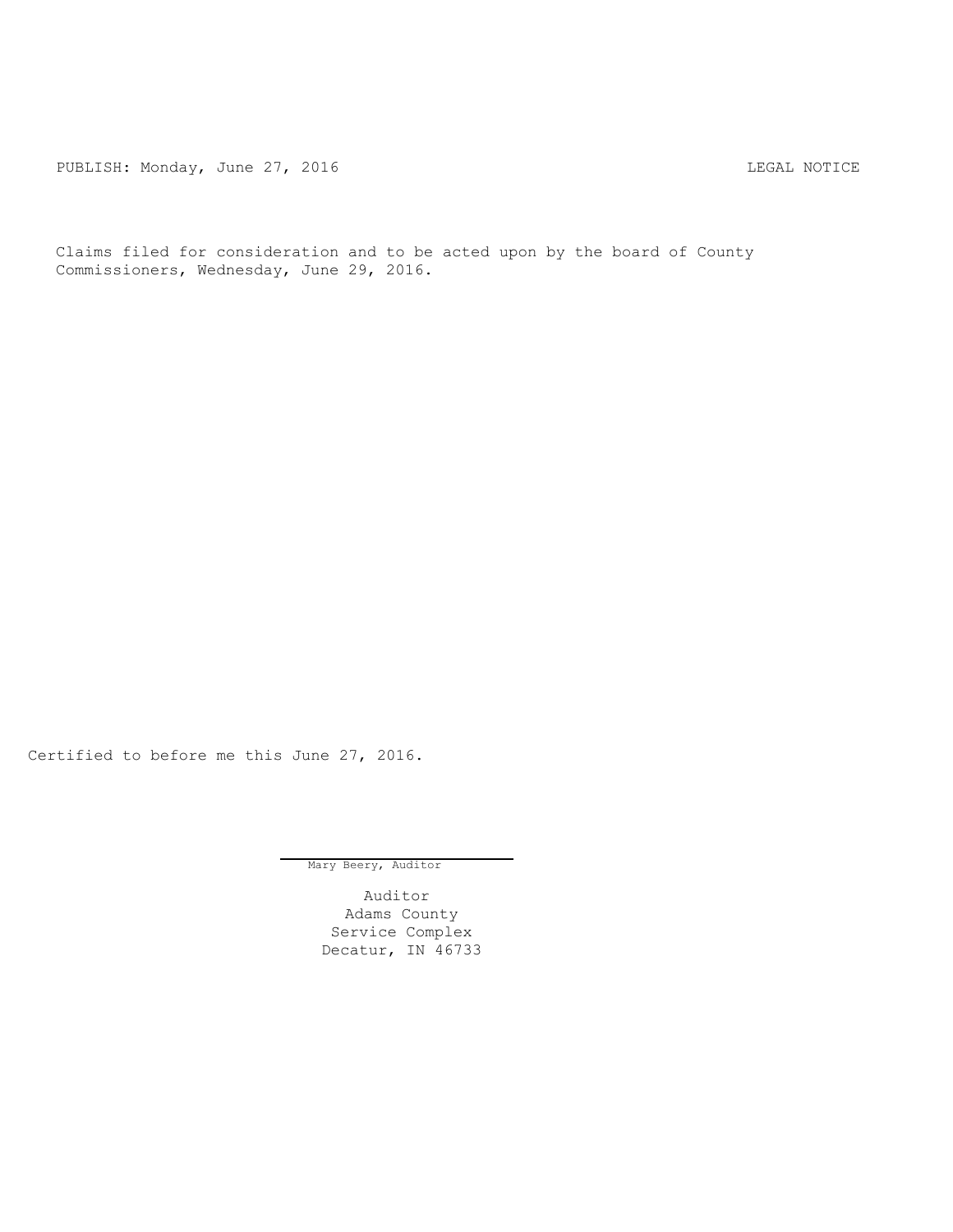

## **Claims Docket for Newspaper Adams County, Indiana**

## For Period: **6/1/2016** to **6/14/2016**

Date Claims to be Paid: **6/29/2016**

*313 W. Jefferson St. Decatur, IN 46733 (219) 724-2600*

| <b>Vendor</b>                            | <b>Amount</b> | <b>Vendor</b>                        | <b>Amount</b> |
|------------------------------------------|---------------|--------------------------------------|---------------|
| Adams County Council On Aging, Inc.      | 2,550.00      | Adams Memorial Hospital              | 55,992.75     |
| Arnold Lumber Co., Inc.                  | 267.65        | Berne Ready Mix                      | 2,670.70      |
| Berne Tri-Weekly News                    | 2,350.63      | Suburban Propane LP                  | 22.00         |
| Butler, Fairman, & Seufert               | 1,300.00      | Chet's Pest Control                  | 30.00         |
| Cintas Location #338                     | 54.35         | City Of Decatur                      | 586.67        |
| Decatur True Value                       | 108.13        | <b>Complete Printing Service</b>     | 893.00        |
| Dealership Holdings LLC                  | 39.95         | Decatur Daily Democrat               | 257.23        |
| Douglas L. Bauman                        | 136.00        | Erie Haven                           | 2,354.72      |
| Gasoline Equipment                       | 907.45        | Geneva Police Department             | 188.00        |
| Gordon Food Service                      | 3,767.09      | Hilty Engine Service                 | 2,606.89      |
| Indiana State Police                     | 284.00        | Kiess Electric                       | 835.29        |
| Landis & Sons Drainage                   | 428.00        | Lehman Feed Mill                     | 467.00        |
| Mark S. Gresla, MD                       | 60.00         | Monroe Water Department              | 184.25        |
| National Oil And Gas                     | 221.33        | Patrick R Miller                     | 26.13         |
| Portland Motor Parts, Inc                | 409.42        | Roger Thompson                       | 60.00         |
| Selking International                    | 485.75        | Sherwin-Williams                     | 28.57         |
| <b>Shifferly Dodge</b>                   | 92.90         | Sport Form                           | 46.00         |
| Summit Radiology, PC                     | 1,158.25      | Ideal Office Source                  | 196.15        |
| Thomas Fox                               | 25.00         | Town Of Monroe                       | 68.00         |
| Treasurer of Adams County                | 122,233.16    | Tri-State First Aid                  | 38.35         |
| Welder Services, Inc.                    | 41.22         | Wemhoff Land Surveying, Inc          | 600.00        |
| West Payment Center                      | 675.66        | Zwick And Jahn Funeral Home          | 500.00        |
| Burry, Herman, Miller & Brown, P.C.      | 15,493.58     | CenturyLink                          | 650.07        |
| <b>Adams County Highway Department</b>   | 280.05        | Adams County Automotive Supply, Inc. | 83.36         |
| Affolder Implement Sales, Inc.           | 64.28         | Purdue University                    | 1,093.84      |
| <b>Briggs Healthcare</b>                 | 24.10         | Bluhm & Reber                        | 310.00        |
| <b>Bank Of Geneva</b>                    | 2,672.00      | Waste Management                     | 411.08        |
| Mary Beery                               | 102.08        | Don Myers Plumbing                   | 346.50        |
| B & K Hydraulics LLC                     | 63.75         | James H. Drew Corporation            | 1,015.00      |
| Zurcher's Best-One Tire & Auto Care, Inc | 1,614.45      | Kristina Nichols                     | 92.54         |
| Motorola Solutions, Inc.                 | 109,494.00    | Emil W. Meyer                        | 60.00         |
| <b>Expert Transmission</b>               | 45.00         | Harvest Land Co-op                   | 5,542.90      |
| Koorsen Fire and Security, Inc.          | 100.00        | Wal-Mart                             | 643.53        |
| Adams County Truck Repair, Inc.          | 1,071.72      | <b>Missy Smitley</b>                 | 38.72         |
| Beth A. Webber                           | 1,544.48      | Adams County Sheriff's Department    | 174.00        |
| <b>ERS Wireless Communications</b>       | 1,620.90      | Troyer's Market LLC                  | 4,040.61      |
| McKesson Medical - Surgical              | 176.77        | <b>Uricks Trucking</b>               | 2,288.00      |
| Ultramax                                 | 1,068.00      | Alpine Falls, Inc.                   | 22.97         |
| Forms Management Group, Inc.             | 716.16        | 5 Alarm Fire & Safety Equipment, LLC | 257.42        |
| Deborah A. Schantz                       | 42.00         | <b>Bureau of Motor Vehicles</b>      | 36.00         |
| PC Mall-Gov                              | 4,800.55      | Verizon Wireless                     | 2,404.39      |
| <b>Stationair's Express</b>              | 932.99        | <b>Landon Patterson</b>              | 84.53         |
| Moore Medical Corporation                | 829.32        | Schwartz Steel LLC                   | 155.13        |
| Schneider Corporation                    | 2,000.00      | Chad Kukelhan                        | 92.84         |
| FlexPAC                                  | 1,247.99      | League for the Blind & Disabled      | 100.00        |
| Donna E. Barger                          | 60.00         | RICOH USA, INC.                      | 110.75        |
| Stan A. Stoppenhagen                     | 110.88        | Decatur Ace Hardware                 | 329.45        |
| Association of Indiana Counties          | 1,000.00      | Allen County Treasurer               | 458.27        |